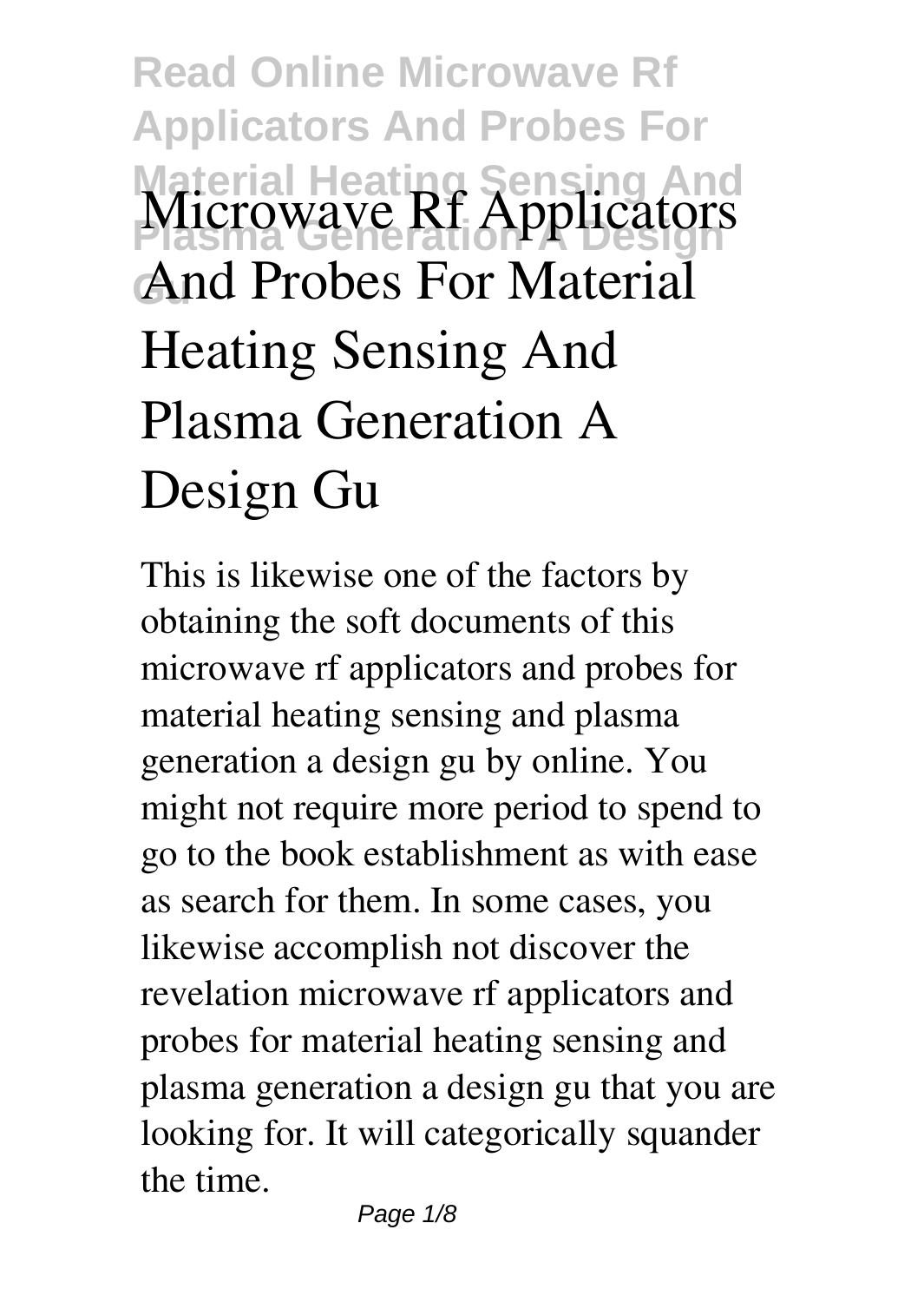**Read Online Microwave Rf Applicators And Probes For Material Heating Sensing And** However below, next you visit this web page, it will be consequently unquestionably simple to get as skillfully as download lead microwave rf applicators and probes for material heating sensing and plasma generation a design gu

It will not bow to many epoch as we tell before. You can get it while work something else at home and even in your workplace. hence easy! So, are you question? Just exercise just what we meet the expense of below as with ease as review **microwave rf applicators and probes for material heating sensing and plasma generation a design gu** what you in the manner of to read!

Ebook Bike is another great option for you to download free eBooks online. It Page 2/8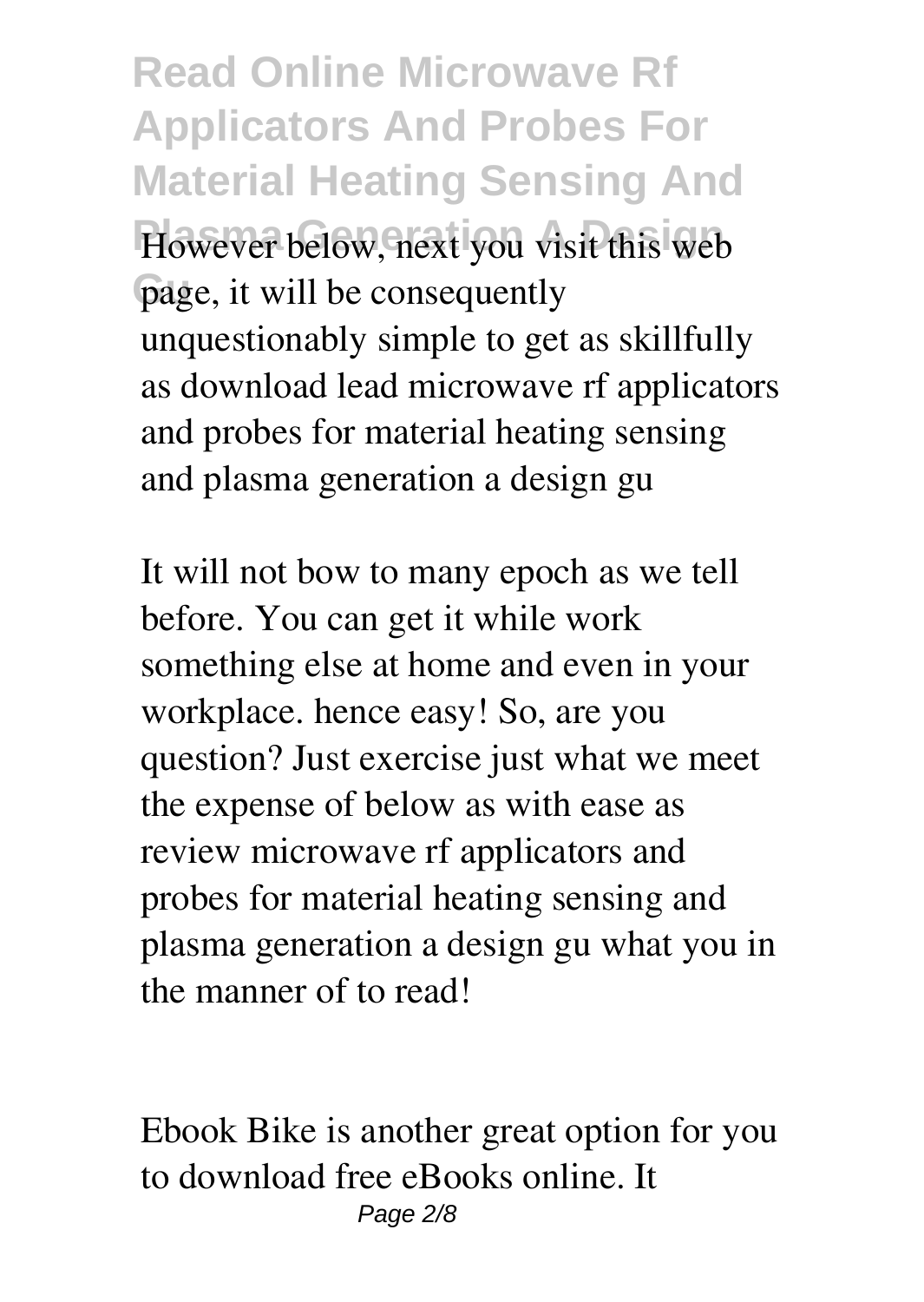**Read Online Microwave Rf Applicators And Probes For** features a large collection of novels and audiobooks for you to read. While you can search books, browse through the collection and even upload new creations, you can also share them on the social networking platforms.

**Tape | Electronic Components Distributor DigiKey**

Mehrdad Mehdizadeh, in Microwave/RF Applicators and Probes (Second Edition), 2015. 8.6 Application Example: Microwave Edge Welding of Flexographic Printing Plates. Flexographic printing forms are used in printing surfaces [51] and can be prepared from photosensitive elements containing photopolymerizable compositions. When exposed to actinic ...

**Commodity Codes Look-Up I Purchasing** 10000000. 10100000. 10101500. Page 3/8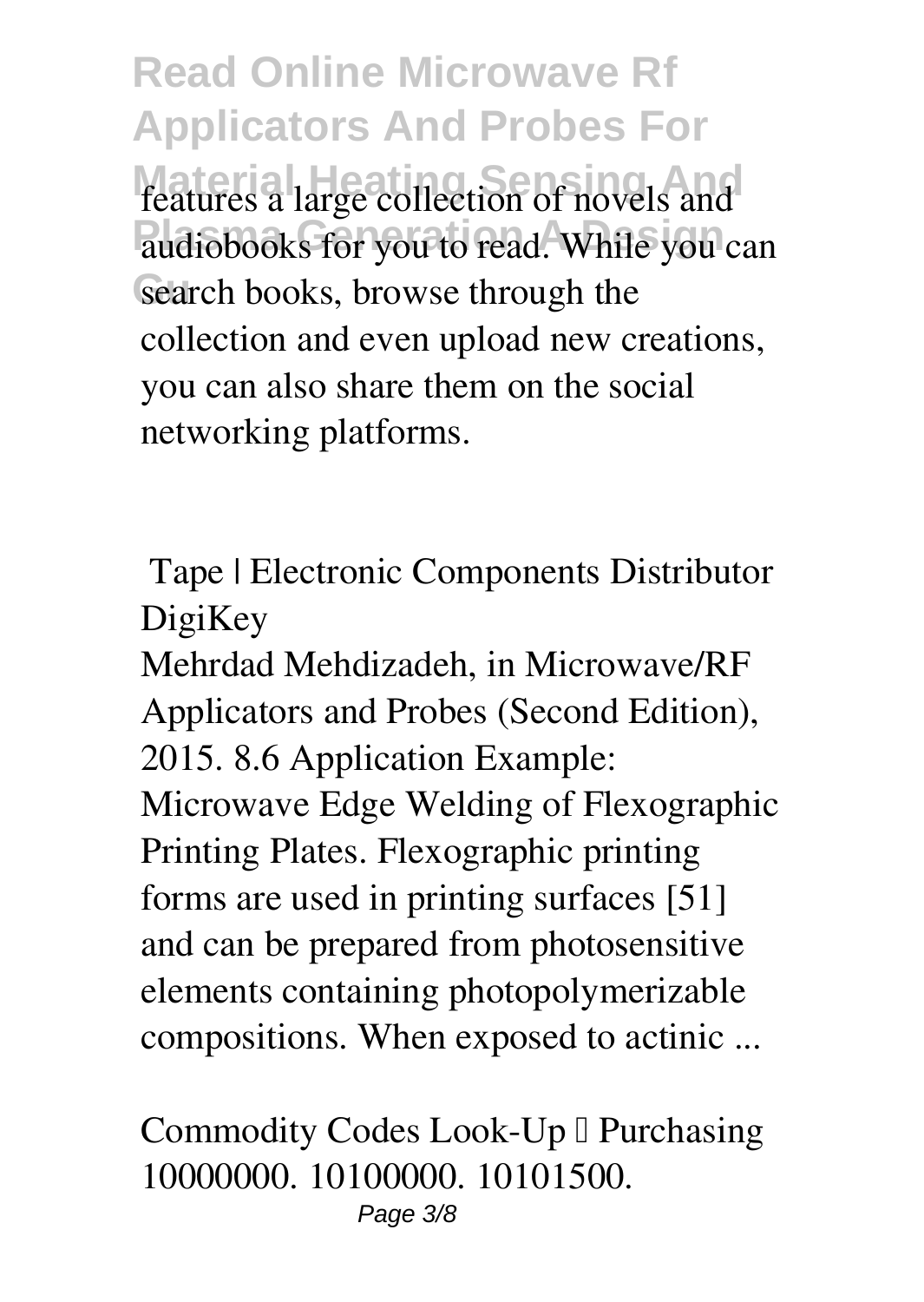**Read Online Microwave Rf Applicators And Probes For** 10101501. 10101502. 10101504. And 10101505. 10101506. 1010150<del>7</del>. sign **Gu** 10101508. 10101509. 10101510. 10101511. 10101512. 10101513. 10101514 ...

**Microwave Frequency - an overview | ScienceDirect Topics** Coaxial Cables (RF) are in stock at DigiKey. Order Now! Cable Assemblies ship same day

**Expotech**

Microwave/RF Applicators and Probes for Material Heating, Sensing, and Plasma Generation. 116. MIMO. 117. MIMO Wireless Networks. 118. Mission-Critical and Safety-Critical Systems Handbook. 119. Mobile WiMAX. 120. Model-Based Engineering for Complex Electronic Systems. 121. Multi-Camera Networks. 122. Multimodal Signal Processing. 123 Page  $4/8$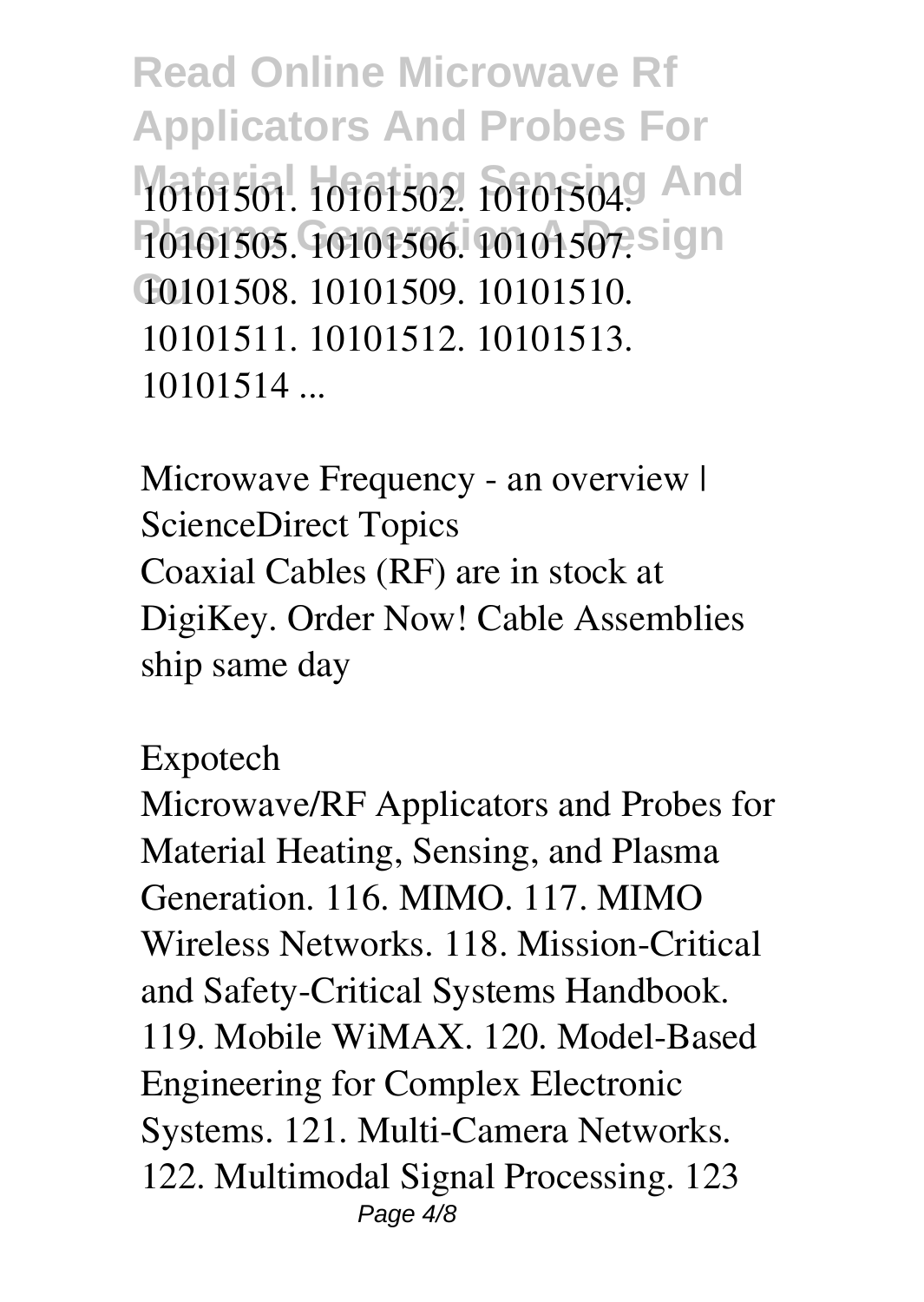**Read Online Microwave Rf Applicators And Probes For Material Heating Sensing And COMSOL Day: Biomedical Technologies** Expotech USA established in 1985 and based in Houston, Expotech is a women owned global distributor of laboratory, chemical and Industrial equipment and supplies, medical supplies, pH meters and more across 60 plus countries. Our competitive cost base is supported by key strategic partnerships with over a hundred plus manufactures and suppliers.

**Flexographic Printing - an overview | ScienceDirect Topics**

The other is a 915 MHz annular phasedarray applicator with 72 antennas designed to target brain tumors using focused and noninvasive microwave heating. Both applicators were designed and optimized in COMSOL Multiphysics ® and tested in experimental head phantoms with very good agreement between the experiments Page 5/8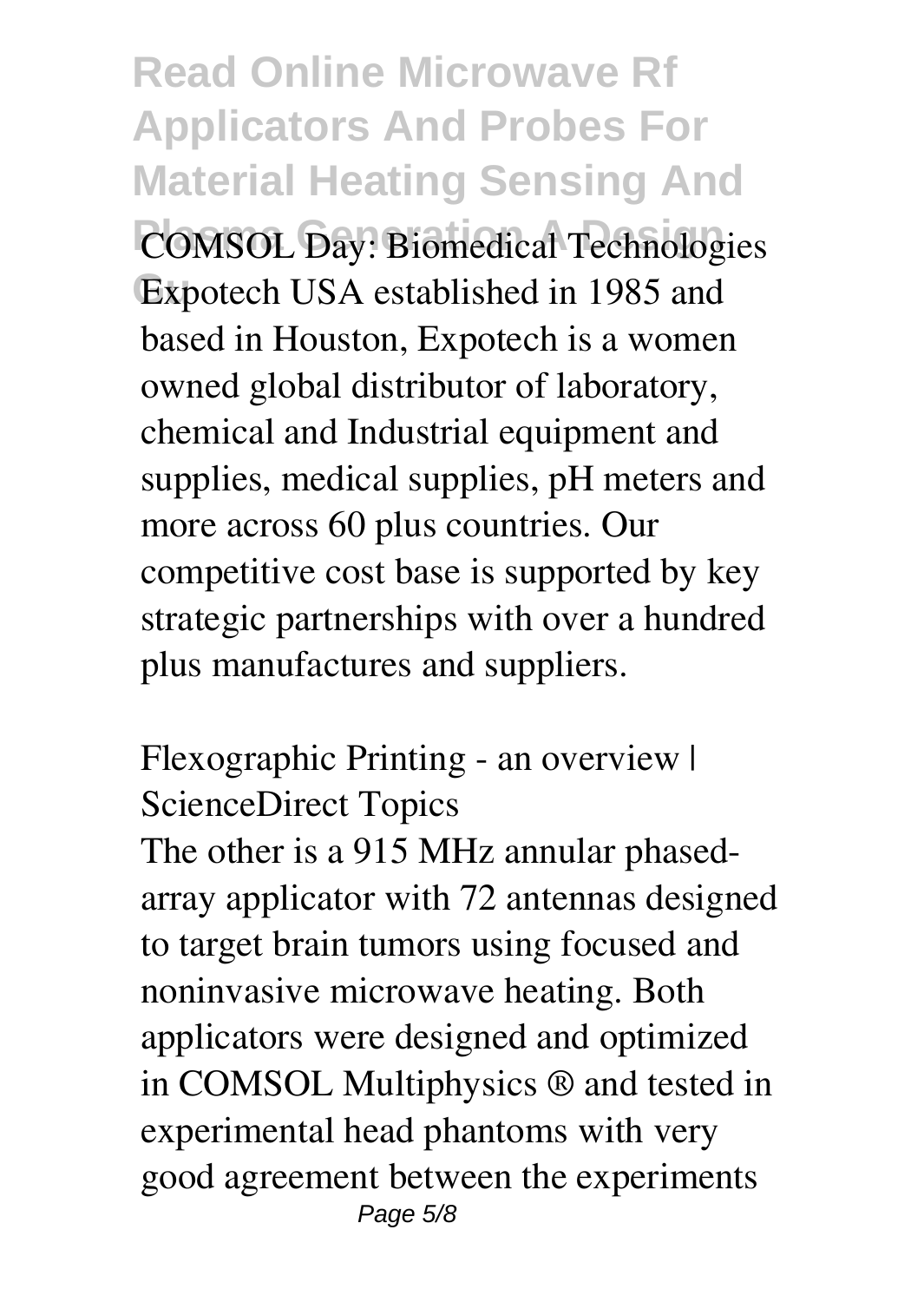**Read Online Microwave Rf Applicators And Probes For** and simulation results. Sensing And **Plasma Generation A Design**

Shop Our Products - McKesson Medical-**Surgical**

Ovens, Convection and Microwave (Commercial) 165-61 Pasta Cookers and Machines 165-62 Peelers, Fruit or Vegetable 165-65 Popcorn Machines 165-68 Racks: Cup, Glass, Tray, etc. 165-69 Racks, Dispensing (Food Service) 165-70

**Coaxial Cables (RF) | Electronic Components Distributor DigiKey** More Products From Fully Authorized Partners. Average Time to Ship 1-3 Days.Please see product page, cart, and checkout for actual ship speed. Extra Ship Charges May Apply

**Florida Department of Management Services - DMS** Page 6/8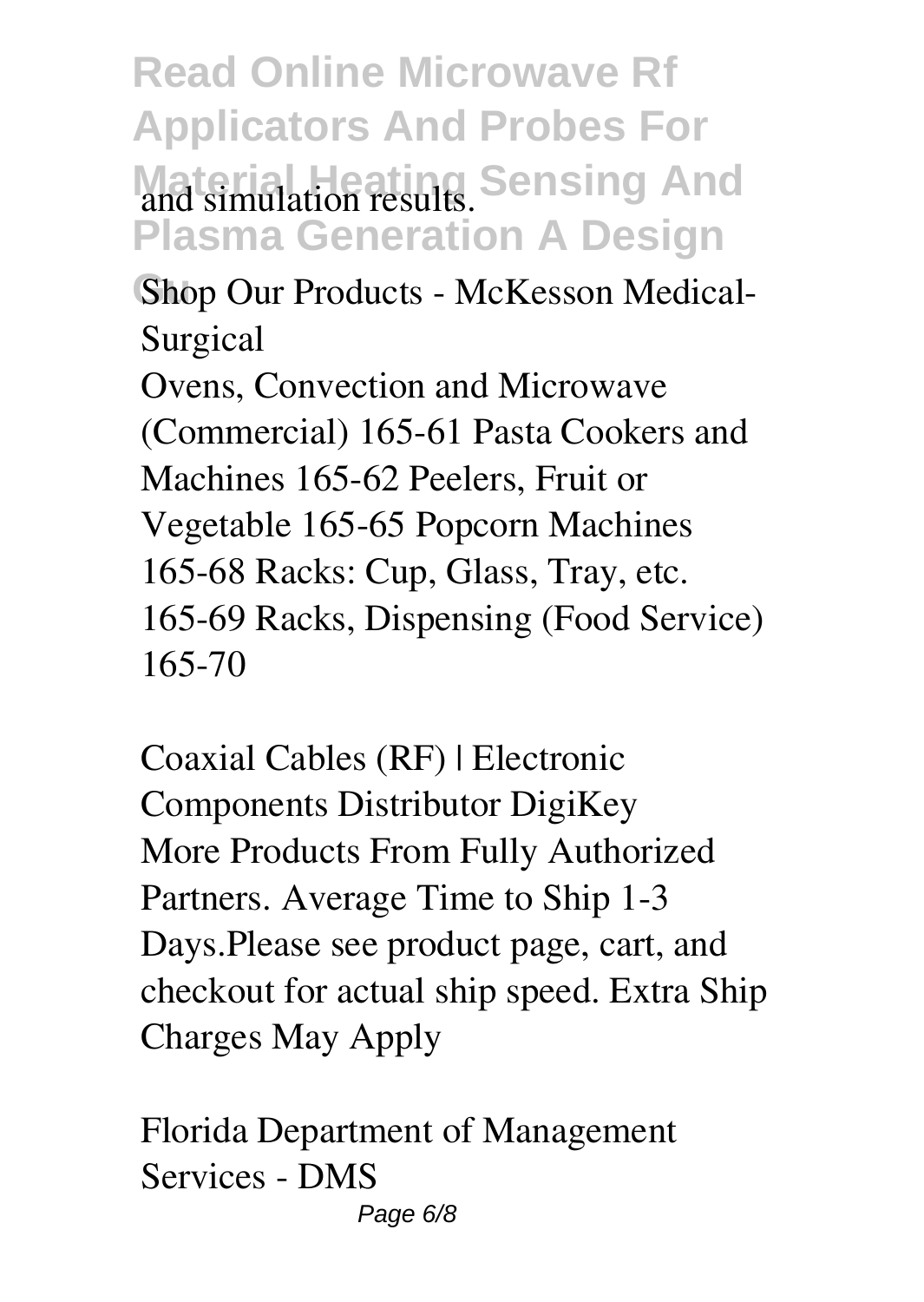**Read Online Microwave Rf Applicators And Probes For Enter the email address you signed up with** and we'll email you a reset link.esign **Gu**

**Microwave Rf Applicators And Probes** Mehrdad Mehdizadeh, in Microwave/RF Applicators and Probes (Second Edition), 2015 High-frequency properties of biologic and live tissues The study of microwave and RF field interactions with biologic and live tissues is important in the design systems for medical applications such as microwave hyperthermia, RF ablation, and magnetic resonance ...

**COMSOL Day: Biomedical Technologies** The other is a 915 MHz annular phasedarray applicator with 72 antennas designed to target brain tumors using focused and noninvasive microwave heating. Both applicators were designed and optimized in COMSOL Multiphysics ® and tested in experimental head phantoms with very Page 7/8